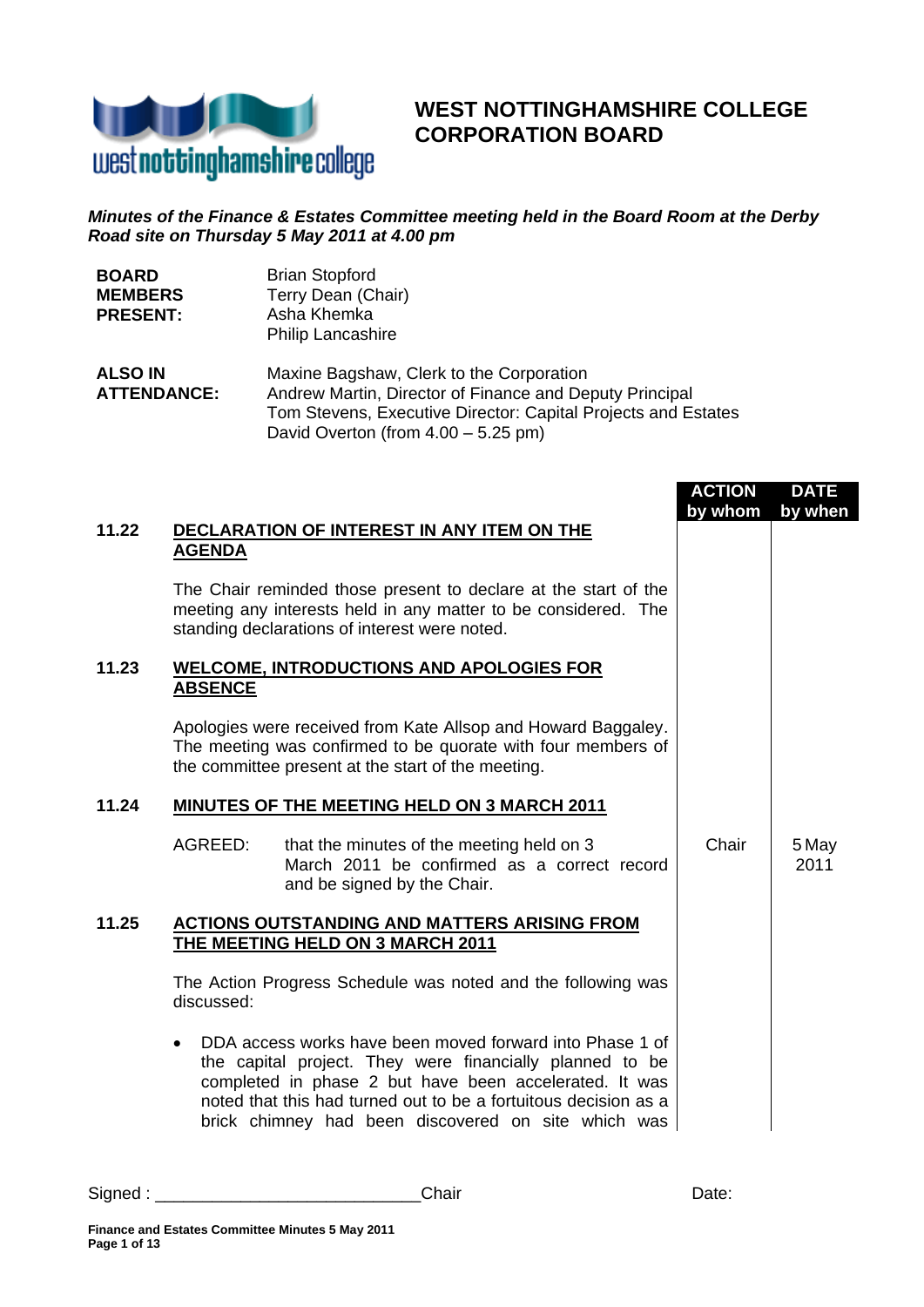|       |                                                                                                                                                                                                                                                                                                                                                                                                                                                                                                                                                                                                                                                                                                                                                                                                                                                                                                                                                                         | <b>ACTION</b><br>by whom | <b>DATE</b><br>by when |
|-------|-------------------------------------------------------------------------------------------------------------------------------------------------------------------------------------------------------------------------------------------------------------------------------------------------------------------------------------------------------------------------------------------------------------------------------------------------------------------------------------------------------------------------------------------------------------------------------------------------------------------------------------------------------------------------------------------------------------------------------------------------------------------------------------------------------------------------------------------------------------------------------------------------------------------------------------------------------------------------|--------------------------|------------------------|
|       | unforeseen and would have caused problems if not<br>addressed at this time. The cost of the works is, at this time,<br>to be paid from the contingency element of the budget. It was<br>noted however that they would have been paid as part of<br>Phase 2 in any event.                                                                                                                                                                                                                                                                                                                                                                                                                                                                                                                                                                                                                                                                                                |                          |                        |
|       | A report on the planned Borrowing Strategy will be presented<br>$\bullet$<br>to the next meeting.                                                                                                                                                                                                                                                                                                                                                                                                                                                                                                                                                                                                                                                                                                                                                                                                                                                                       | Dir. Fin                 | June<br>2011           |
| 11.26 | <b>LONG TERM MAINTENANCE PLAN</b>                                                                                                                                                                                                                                                                                                                                                                                                                                                                                                                                                                                                                                                                                                                                                                                                                                                                                                                                       |                          |                        |
|       | The Executive Director: Capital Projects & Estates introduced this<br>item and drew members' attention to the following:                                                                                                                                                                                                                                                                                                                                                                                                                                                                                                                                                                                                                                                                                                                                                                                                                                                |                          |                        |
|       | For 2010/11 the sum of £603k was allocated for planned and<br>$\bullet$<br>reactive maintenance.<br>Expenditure to 1 March 2011 on reactive maintenance is<br>£304k and £104k on planned maintenance.<br>The mid year financial forecast includes an increase in the<br>budget required to £850k.<br>The increased budget requirement includes £172k for<br>$\bullet$<br>replacement of ceiling tiles in the six storey tower classrooms<br>at Derby Road. Further expenditure of £48k will be incurred<br>replacing the ceiling tiles in the staff rooms. The budget<br>excludes the replacement of tiles in reception areas which will<br>be deferred until the tower is re-clad as part of the Derby<br>Road development 2012/13.<br>The budget excludes provision for the replacement of the roof<br>$\bullet$<br>on the three storey block at Derby Road, the college has<br>been advised to complete these works by a structural<br>engineer and will cost £175k. |                          |                        |
|       | Another significant cost is the replacement of gas pipework<br>and installation of new gas mains to Derby Road at an<br>estimated cost of £138k. It was noted that the original hope<br>had been to carry out repairs rather than replace. The new<br>gas mains will also supply gas to the new build and sports<br>hall planned as part of the wider Derby Road development.<br>Estimated expenditure on planned and reactive maintenance<br>is anticipated to be in the region of £1.1m for 2010/11.                                                                                                                                                                                                                                                                                                                                                                                                                                                                  |                          |                        |
|       | Members discussed the budget variations in detail and noted that<br>the most significant changes are that when the mid year<br>reforecast was undertaken it did not include the works needed for<br>the new three storey roof and the gas pipes. The Director of<br>Finance explained that the costs will be treated as impairments<br>and will then be capitalised. It was acknowledged that there will<br>be an impact on the college's cash position as the additional<br>£250k was not foreseen as part of the £24million project. The<br>Director of Finance confirmed that the college is able to absorb<br>the costs from 2010/11 cash generation as the college is<br>expecting a slightly better than anticipated outturn.                                                                                                                                                                                                                                     |                          |                        |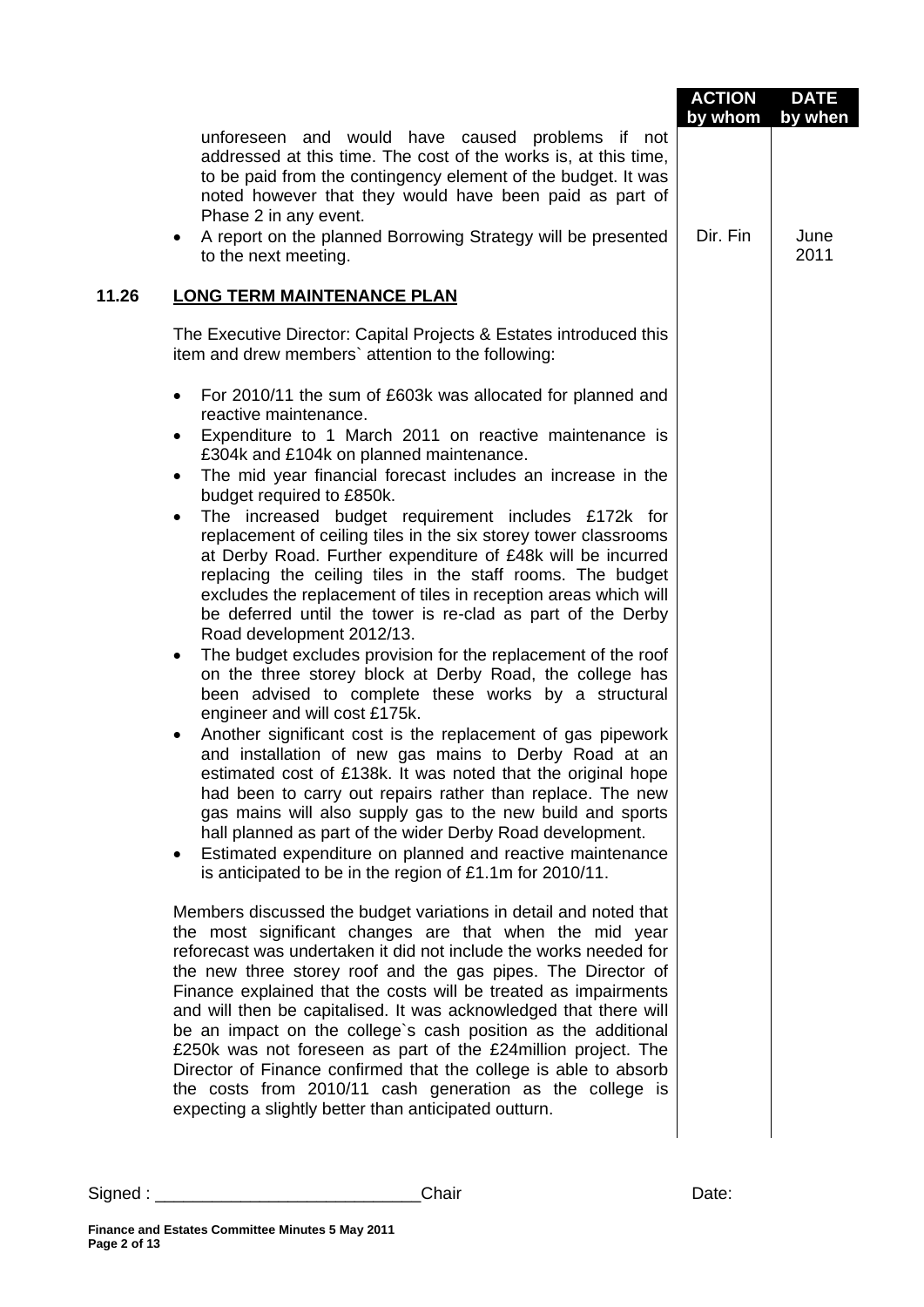|       |                                                                                                                                                                                                                                                                                                                                                                                                                                                                                                                                                                                                                                                                                                                                                                                                                                                                                                                                                                      | <b>ACTION</b><br>by whom | <b>DATE</b><br>by when |
|-------|----------------------------------------------------------------------------------------------------------------------------------------------------------------------------------------------------------------------------------------------------------------------------------------------------------------------------------------------------------------------------------------------------------------------------------------------------------------------------------------------------------------------------------------------------------------------------------------------------------------------------------------------------------------------------------------------------------------------------------------------------------------------------------------------------------------------------------------------------------------------------------------------------------------------------------------------------------------------|--------------------------|------------------------|
|       | Members reviewed the table presented at paragraph 4 in detail<br>and accepted that the budget variances were fully explained.                                                                                                                                                                                                                                                                                                                                                                                                                                                                                                                                                                                                                                                                                                                                                                                                                                        |                          |                        |
|       | To conclude the report, the following was also noted:                                                                                                                                                                                                                                                                                                                                                                                                                                                                                                                                                                                                                                                                                                                                                                                                                                                                                                                |                          |                        |
|       | Works to replace the ceiling tiles at Derby Road following the<br>$\bullet$<br>ceiling collapse have progressed well.<br>The college has gone out to competitive tender for the staff<br>$\bullet$<br>room ceiling and light replacement. Works will be undertaken<br>over the summer vacation.<br>All works agreed to address the concerns regarding vertical<br>$\bullet$<br>hanging tiles has been completed.<br>All remedial works have been completed to address the water<br>$\bullet$<br>burst in the No 19 restaurant.<br>raised regarding<br>potential<br>In response to concerns<br>$\bullet$<br>overcrowding in the dining facilities at West One there will be<br>a reconfiguration of the existing facilities to provide increased<br>capacity and a relocation of the staff room and Students'<br>Union. It is anticipated that these moves will provide<br>additional seating capacity and social space for students at<br>an estimated cost of £20k. |                          |                        |
|       | <b>AGREED to:</b>                                                                                                                                                                                                                                                                                                                                                                                                                                                                                                                                                                                                                                                                                                                                                                                                                                                                                                                                                    |                          |                        |
|       | i.<br>Note the content of the report and expenditure to date.<br>Note the increase in anticipated expenditure on reactive and<br>ii.<br>planned maintenance included in the mid year forecast to<br>£850k.                                                                                                                                                                                                                                                                                                                                                                                                                                                                                                                                                                                                                                                                                                                                                           |                          |                        |
|       | Recommend that the Board approve expenditure (subject to<br>iii.<br>competitive tendering) for replacement gas pipework and<br>new gas mains at Derby Road at an estimated cost of £138k.<br>Recommend that the Board approve expenditure (subject to<br>iv.                                                                                                                                                                                                                                                                                                                                                                                                                                                                                                                                                                                                                                                                                                         |                          |                        |
|       | competitive tendering) for replacement of the three storey<br>roof at Derby Road at an estimated cost of £175k.                                                                                                                                                                                                                                                                                                                                                                                                                                                                                                                                                                                                                                                                                                                                                                                                                                                      |                          |                        |
|       | To note that the additional expenditure detailed at (iii) and<br>v.<br>(iv) will require a further uplift to the mid-year forecast for<br>expenditure and disclosure in the end of year accounts from<br>£850k to £1.1 million.                                                                                                                                                                                                                                                                                                                                                                                                                                                                                                                                                                                                                                                                                                                                      |                          |                        |
| 11.27 | <b>PROPERTY STRATEGY PHASE 1 UPDATE</b>                                                                                                                                                                                                                                                                                                                                                                                                                                                                                                                                                                                                                                                                                                                                                                                                                                                                                                                              |                          |                        |
|       | The Executive Director: Capital Projects & Estates introduced this<br>item and confirmed the following:                                                                                                                                                                                                                                                                                                                                                                                                                                                                                                                                                                                                                                                                                                                                                                                                                                                              |                          |                        |
|       | Phase one development remains on schedule and on budget<br>$\bullet$<br>for completion by 1 September 2011.                                                                                                                                                                                                                                                                                                                                                                                                                                                                                                                                                                                                                                                                                                                                                                                                                                                          |                          |                        |
|       | The college will receive a further sum of £197,656 to support<br>$\bullet$<br>the project from the SFA. This is in addition to the renewal<br>grant of £225k already received. A grant of £25.7 million is<br>shared between colleges that have not received FE project<br>based capital grant in the last 2 years except the Renewal                                                                                                                                                                                                                                                                                                                                                                                                                                                                                                                                                                                                                                |                          |                        |
|       | Chair                                                                                                                                                                                                                                                                                                                                                                                                                                                                                                                                                                                                                                                                                                                                                                                                                                                                                                                                                                | Date:                    |                        |
|       | Finance and Estates Committee Minutes 5 May 2011                                                                                                                                                                                                                                                                                                                                                                                                                                                                                                                                                                                                                                                                                                                                                                                                                                                                                                                     |                          |                        |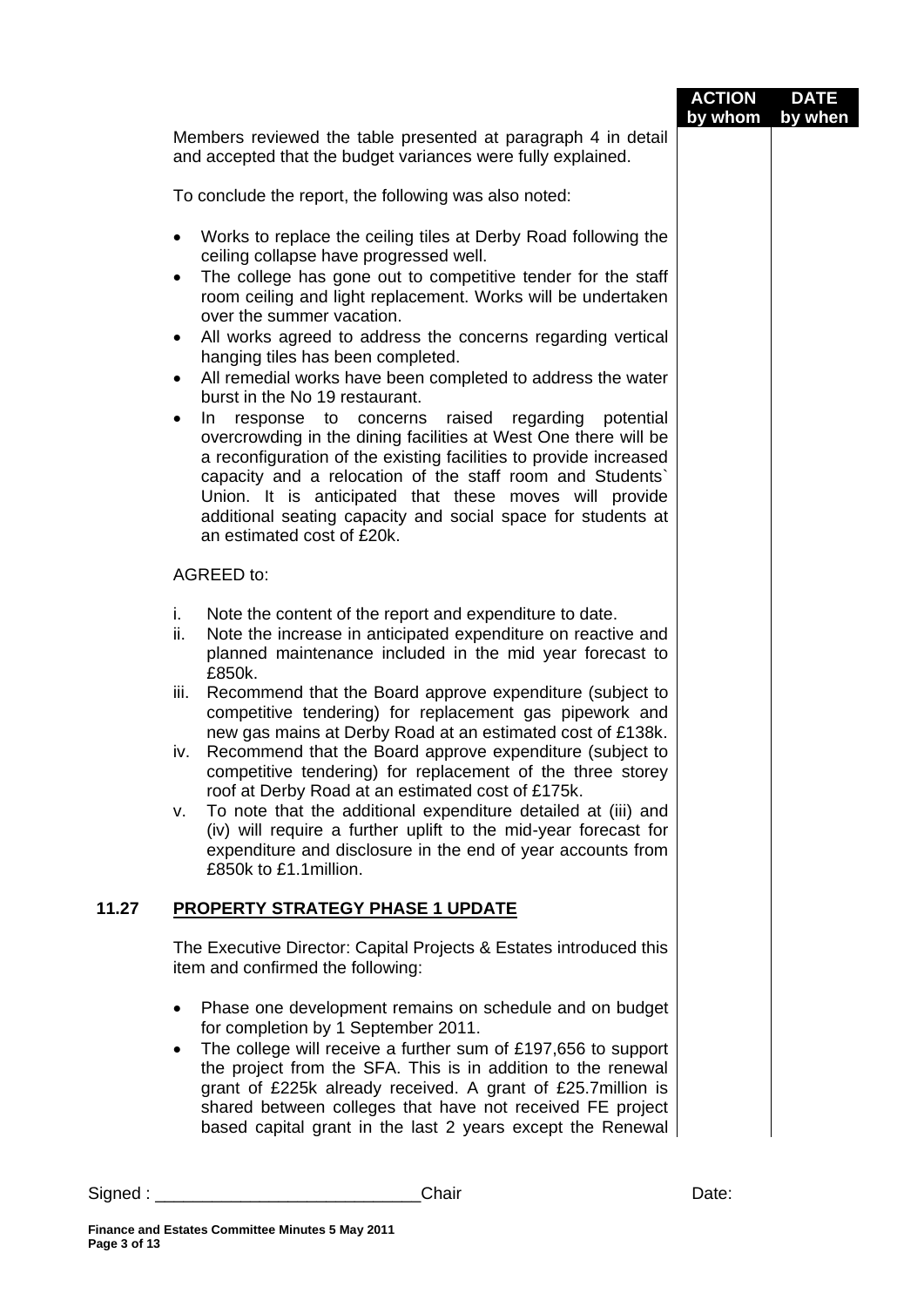|       |                                                                                                                                                                                                                                                                                                                                                                                                                                                                         | <b>ACTION</b><br>by whom | <b>DATE</b><br>by when |
|-------|-------------------------------------------------------------------------------------------------------------------------------------------------------------------------------------------------------------------------------------------------------------------------------------------------------------------------------------------------------------------------------------------------------------------------------------------------------------------------|--------------------------|------------------------|
|       | Grant Fund. The allocation has been granted pro rata to<br>public funding received by colleges in the 2009/10 accounts<br>to a maximum of £200k.                                                                                                                                                                                                                                                                                                                        |                          |                        |
|       | The budget for professional fees, set at £310,769 (exclusive<br>$\bullet$<br>of VAT) will be adjusted to £200k.                                                                                                                                                                                                                                                                                                                                                         |                          |                        |
|       | Within the overall budget a total of £132,613 (exclusive of<br>VAT) is allocated as contingencies. It is likely that this sum<br>will be exceeded as it presently includes the additional cost<br>for the provision of full DDA access into the workshop and<br>control room at a cost of around £43k.                                                                                                                                                                  |                          |                        |
|       | The contingency represents 5% of the estimated construction<br>$\bullet$<br>cost. For a refurbishment such as this project an allocation<br>around 7.5% of cost, circa £200k would be more normal. To<br>provide for the appropriate contingency but within the overall<br>budget, under spend in other elements of the budget have<br>been transferred to the contingency as part of the overall<br>project budget of £4,102,157.                                      |                          |                        |
|       | Presently, this increases the contingency sum from<br>$\bullet$<br>£132,613(5%) to £377,369(15%). It is proposed that some of<br>this contingency will be used to supplement the IT resource<br>within the Creative Arts area.                                                                                                                                                                                                                                          |                          |                        |
|       | Tenders for the specialist works have been received but<br>$\bullet$<br>further assurance is being sought before a final decision is<br>made. It is a requirement that appointed contractors are able<br>to fit in with the main contractors' programme of work and<br>college fit out programme.<br>Within the overall budget a total of £90k (excluding VAT) has<br>٠<br>been allocated for the provision of loose furnishing and<br>benching for IT and staff rooms. |                          |                        |
|       | Members reviewed appendix 1 in detail which provides a<br>consolidated budget.                                                                                                                                                                                                                                                                                                                                                                                          |                          |                        |
|       | AGREED to:                                                                                                                                                                                                                                                                                                                                                                                                                                                              |                          |                        |
|       | i.<br>Note the content of the report.<br>ii.<br>Note that tendered submissions for specialist works fall<br>within the overall approved budget of £322,828 +VAT and<br>approve this expenditure be committed subject to compliant<br>tender.                                                                                                                                                                                                                            |                          |                        |
|       | Note that the proposals for loose furniture/fittings fall within<br>iii.<br>the overall approved budget of £90k +VAT and approve that<br>this expenditure be committed.                                                                                                                                                                                                                                                                                                 |                          |                        |
| 11.28 | <b>PROPERTY STRATEGY PHASE TWO DEVELOPMENT</b>                                                                                                                                                                                                                                                                                                                                                                                                                          |                          |                        |
|       | The Executive Director: Capital Projects & Estates introduced this<br>item and brought the following to members' attention:                                                                                                                                                                                                                                                                                                                                             |                          |                        |
|       | Consultation meetings with Mansfield District Council and<br>Sport England were successfully concluded in March 2011                                                                                                                                                                                                                                                                                                                                                    |                          |                        |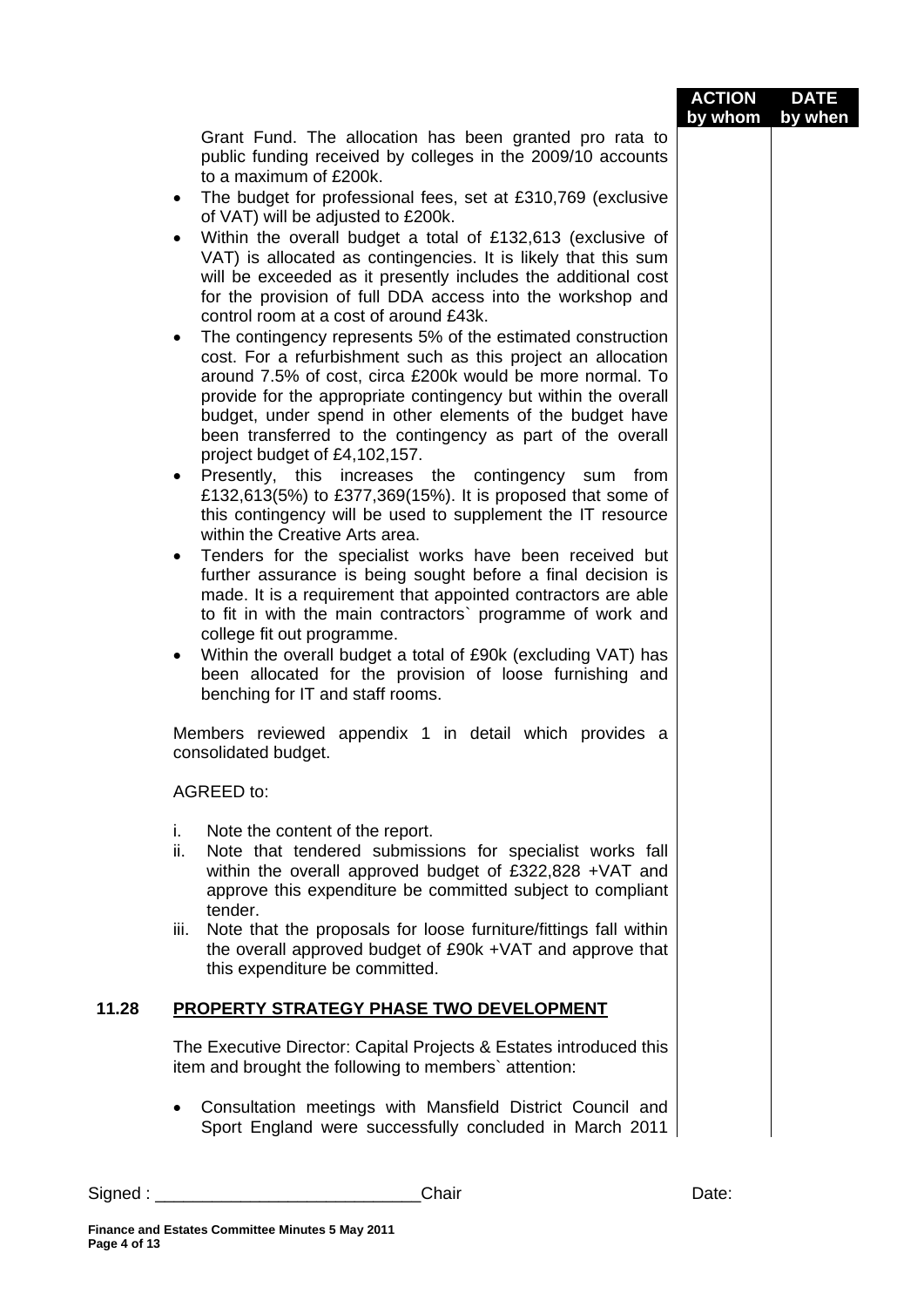|                                                                                                                                                                                                                                                                                                                                                                                                                                                                                                                                                                                                                                                                                                                                                                                                                                                                                                                                                                                                                                                                                                                                                                                            | <b>ACTION</b><br>by whom by when | <b>DATE</b> |
|--------------------------------------------------------------------------------------------------------------------------------------------------------------------------------------------------------------------------------------------------------------------------------------------------------------------------------------------------------------------------------------------------------------------------------------------------------------------------------------------------------------------------------------------------------------------------------------------------------------------------------------------------------------------------------------------------------------------------------------------------------------------------------------------------------------------------------------------------------------------------------------------------------------------------------------------------------------------------------------------------------------------------------------------------------------------------------------------------------------------------------------------------------------------------------------------|----------------------------------|-------------|
| prior to the public launch of proposals for the development of<br>the Derby Road campus.<br>On Tuesday 12 April 2011, Phase Two proposals were<br>$\bullet$<br>successfully launched at a presentation to MDC councillors<br>and a public drop-in exhibition.<br>Work is in progress to develop detailed plans and costs for<br>construction of the car park, sports hall and new build. A<br>planning application for the car park and sports hall is<br>proposed towards the end of May 2011. A planning<br>application for the new build is proposed towards the end of<br>June 2011, subject to further discussions with the statutory<br>authorities.                                                                                                                                                                                                                                                                                                                                                                                                                                                                                                                                 |                                  |             |
| Initial surveys have been initiated, including a topographical<br>$\bullet$<br>survey and geo-environmental site investigation to support<br>detailed planning and design. The college previously had a<br>topographical survey completed as part of the Rushley Farm<br>site plan, with an update at a cost of £1.5k, it can be re-used.<br>Further curriculum assessment and consultation with the<br>$\bullet$<br>School of Hospitality, Sport and Leisure & Travel and<br>discussions with Sport England lead to the belief that a larger<br>sports hall than originally planned will be required (250m2<br>more than originally envisaged). The larger sports hall will<br>have budgetary implications but it is too early at this stage to<br>assess a figure with accuracy. The additional 250m2<br>comprises mainly of storage space and is presently<br>incorporated into the existing budget. The design proposed in<br>construction terms is simple and will encourage competitive<br>tendering. Generally the new construction cost per m2 for<br>sports hall including services and facilities, is around 50% of<br>new build construction and therefore offers better value. |                                  |             |
| Members' attention was drawn to the plans included with the<br>report. It was confirmed that the design proposed would<br>maximise area usage with the ability to operate two separate<br>sport areas as required. It was explained that this would further<br>open up the potential for increased community multi-use.<br>Members discussed community use in detail. One comment<br>made was that within the existing plans there seems to be limited<br>facilities eg a kitchen, washing up area. It was agreed that these<br>would be revisited with the aspiration being to provide sufficient<br>supporting facilities to increase the potential revenue to be<br>gained from external use.                                                                                                                                                                                                                                                                                                                                                                                                                                                                                           | Exec Dir                         | May<br>2011 |
| The development of the next phase of accommodation along<br>Nottingham Road results in the loss of around 78 car parking<br>spaces. These spaces are accommodated in the existing site<br>and are included within the gross overall number of spaces<br>for parking. The compound effect of development is that<br>around 60 additional car park spaces are required. The<br>Planning and Highway Authority has given assurance that no<br>off site highways work will be required for these numbers. In                                                                                                                                                                                                                                                                                                                                                                                                                                                                                                                                                                                                                                                                                   |                                  |             |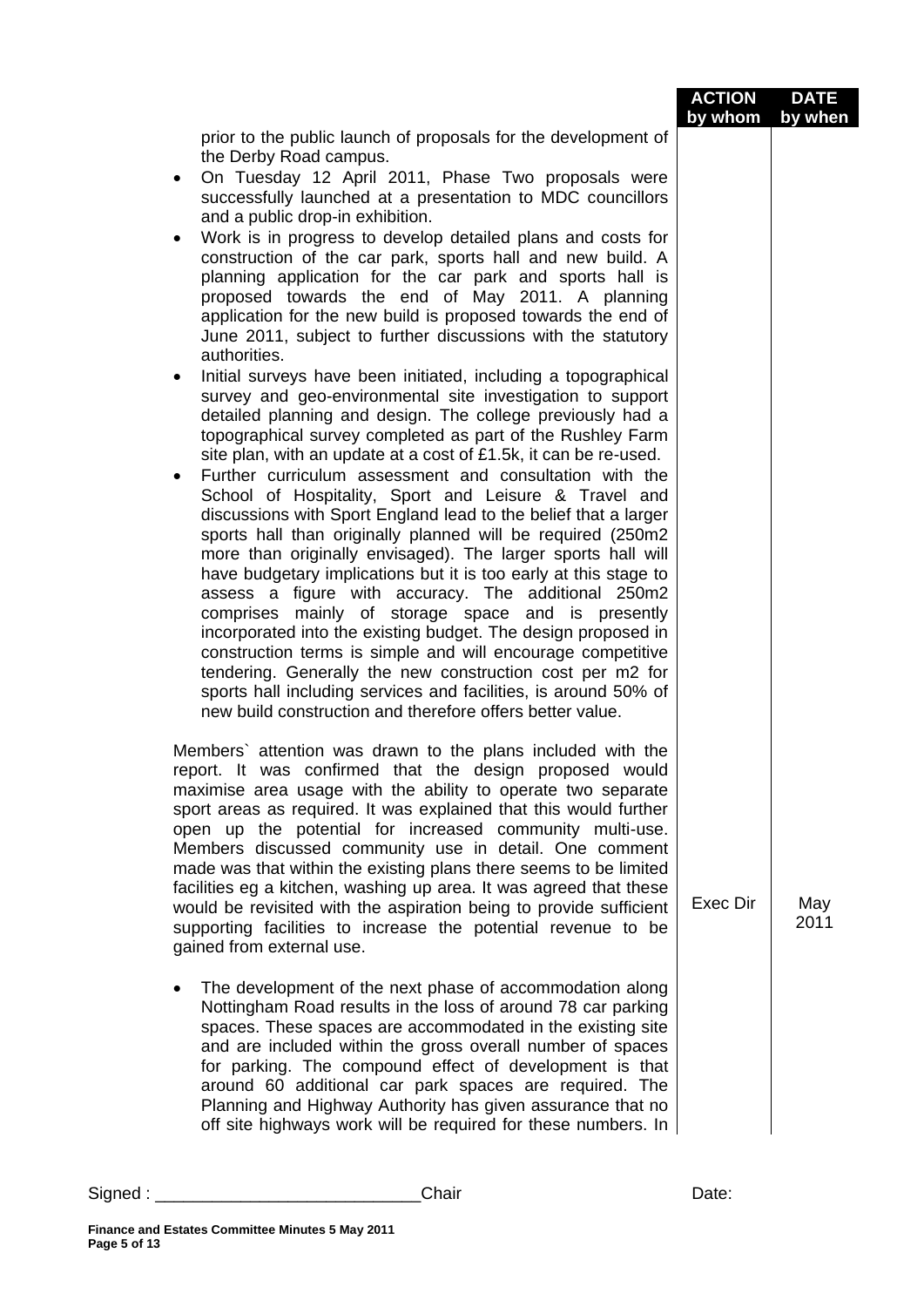|       |                                                                                                                                                                                                                                                                                                                                                                                                                                                                                                                                                                                                                                                                                                                                                                                                                                                                                                                                                                                                                                                                                                                                                                                                                                                                                                                                                                                                                                                                                                                                             | <b>ACTION</b><br>by whom | <b>DATE</b><br>by when |
|-------|---------------------------------------------------------------------------------------------------------------------------------------------------------------------------------------------------------------------------------------------------------------------------------------------------------------------------------------------------------------------------------------------------------------------------------------------------------------------------------------------------------------------------------------------------------------------------------------------------------------------------------------------------------------------------------------------------------------------------------------------------------------------------------------------------------------------------------------------------------------------------------------------------------------------------------------------------------------------------------------------------------------------------------------------------------------------------------------------------------------------------------------------------------------------------------------------------------------------------------------------------------------------------------------------------------------------------------------------------------------------------------------------------------------------------------------------------------------------------------------------------------------------------------------------|--------------------------|------------------------|
|       | summary, the 78 plus 60 spaces (138 spaces) need providing<br>as part of the Phase 2 development. An increase of around<br>60 spaces will bring the Derby Road parking provision up to<br>500 spaces.                                                                                                                                                                                                                                                                                                                                                                                                                                                                                                                                                                                                                                                                                                                                                                                                                                                                                                                                                                                                                                                                                                                                                                                                                                                                                                                                       |                          |                        |
|       | Members' attention was drawn to appendix 3 and the preliminary<br>sketches identifying potential School zones were noted.                                                                                                                                                                                                                                                                                                                                                                                                                                                                                                                                                                                                                                                                                                                                                                                                                                                                                                                                                                                                                                                                                                                                                                                                                                                                                                                                                                                                                   |                          |                        |
|       | AGREED to:<br>Note the content of this report.<br>(i)<br>Support, in principle, the requirement to increase the size of<br>(ii)<br>the sports hall.<br>Support the car park development plan.<br>(iii)                                                                                                                                                                                                                                                                                                                                                                                                                                                                                                                                                                                                                                                                                                                                                                                                                                                                                                                                                                                                                                                                                                                                                                                                                                                                                                                                      |                          |                        |
| 11.29 | <b>PROPERTY STRATEGY PHASE 3 AND DISPOSALS</b>                                                                                                                                                                                                                                                                                                                                                                                                                                                                                                                                                                                                                                                                                                                                                                                                                                                                                                                                                                                                                                                                                                                                                                                                                                                                                                                                                                                                                                                                                              |                          |                        |
|       | AGREED:<br>that because of commercial sensitivity discussions<br>regarding this item would be recorded separately.                                                                                                                                                                                                                                                                                                                                                                                                                                                                                                                                                                                                                                                                                                                                                                                                                                                                                                                                                                                                                                                                                                                                                                                                                                                                                                                                                                                                                          |                          |                        |
|       | (David Overton left the meeting at 5.25 pm)                                                                                                                                                                                                                                                                                                                                                                                                                                                                                                                                                                                                                                                                                                                                                                                                                                                                                                                                                                                                                                                                                                                                                                                                                                                                                                                                                                                                                                                                                                 |                          |                        |
| 11.30 | <b>FINANCE REPORT MARCH 2011</b>                                                                                                                                                                                                                                                                                                                                                                                                                                                                                                                                                                                                                                                                                                                                                                                                                                                                                                                                                                                                                                                                                                                                                                                                                                                                                                                                                                                                                                                                                                            |                          |                        |
|       | The Finance Director introduced this item and drew members'<br>attention to the following:                                                                                                                                                                                                                                                                                                                                                                                                                                                                                                                                                                                                                                                                                                                                                                                                                                                                                                                                                                                                                                                                                                                                                                                                                                                                                                                                                                                                                                                  |                          |                        |
|       | The reported financial performance for the year to the end of<br>March 2011 has produced an improving result across the<br>college group with the college and subsidiaries producing a<br>positive performance in the month compared to forecast.<br>Total group turnover for the eight months has now increased<br>$\bullet$<br>to £30.6million providing a modest favourable variance of<br>£88k against forecast. Recorded savings against pay and<br>non pay cost budgets however result in an operating surplus<br>of £1.698 million, some £262k ahead of the forecast position.<br>In the month of March, the performance improved by £171k,<br>as a result largely of a significant under spend against college<br>pay costs.<br>The college performance improved from the slowdown in<br>$\bullet$<br>turnover reported at the end of February to make up all of the<br>lost ground and reach a year to date position of £29.9million<br>which is £41k better than expected. This increase in income<br>has been driven by increases in apprenticeships, tuition fees,<br>full cost activities and programmes for the unemployed.<br>Pay cost under spends in teaching departments, support<br>$\bullet$<br>services and administrative functions have combined in the<br>period to deliver an under spend of £96k and move the year<br>to date variance to £124k.<br>The increases in college income has driven an adverse non<br>pay variance of £249k in the month but still retains a £61k<br>under spend for the year to date. |                          |                        |
|       |                                                                                                                                                                                                                                                                                                                                                                                                                                                                                                                                                                                                                                                                                                                                                                                                                                                                                                                                                                                                                                                                                                                                                                                                                                                                                                                                                                                                                                                                                                                                             |                          |                        |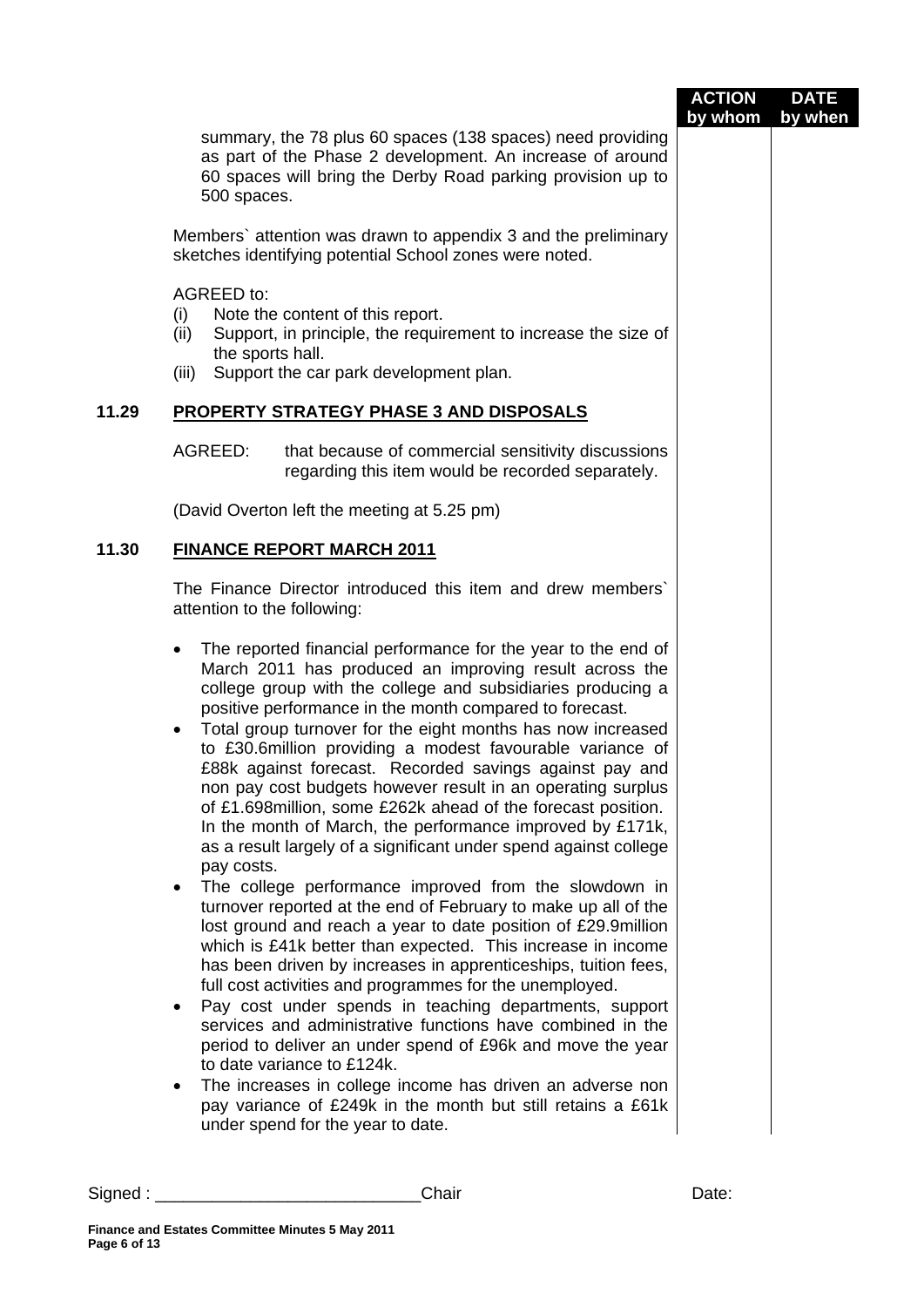|       |                                                                                                                                                                                                                                                                                                                                                                                                                                                                                                                                                                                                                                                                                                                                                                                                                                                                                                                                                                                                                                                                                                                                                                                                                                                                                                                                                                                                                                                                                                                                                                                                                                                                                                                                                                                                                                                 | <b>ACTION</b>      | <b>DATE</b>                  |
|-------|-------------------------------------------------------------------------------------------------------------------------------------------------------------------------------------------------------------------------------------------------------------------------------------------------------------------------------------------------------------------------------------------------------------------------------------------------------------------------------------------------------------------------------------------------------------------------------------------------------------------------------------------------------------------------------------------------------------------------------------------------------------------------------------------------------------------------------------------------------------------------------------------------------------------------------------------------------------------------------------------------------------------------------------------------------------------------------------------------------------------------------------------------------------------------------------------------------------------------------------------------------------------------------------------------------------------------------------------------------------------------------------------------------------------------------------------------------------------------------------------------------------------------------------------------------------------------------------------------------------------------------------------------------------------------------------------------------------------------------------------------------------------------------------------------------------------------------------------------|--------------------|------------------------------|
|       | Overall, the college has delivered an improvement in its<br>trading performance and has now generated an operating<br>surplus of £1.063million for the year to date, £226k ahead of<br>forecast.<br>Subsidiary company performance has also improved in the<br>month of March, most notably through Safety Plus where an<br>increase in NVQ and full cost income has pushed the full year<br>operating surplus ahead on expectations to £113k at the end<br>of the period. This position is still without any income from<br>the apprenticeship programme although negotiations are<br>concluding with MDC to take on the first 20 trainees through<br>Safety Plus Construction.<br>Skilldrive and BKSB once again outperformed the forecast in<br>March which has now pushed operating profit up to £542k for<br>the year to date, some £24k ahead forecast.<br><b>This</b><br>performance continues to support the expectation of another<br>record year for the company and a £750k operating profit<br>outcome.<br>The college group balance sheet continues to support a<br>position of strength with just £900k expended on capital<br>developments so far this year. For the remaining 4 months of<br>the year capital buildings expenditure is expected to be well<br>over £4million. As a result, cash balances of £6.15million<br>(last month: £6.44 million) provide a current ratio of 1.26:1 and<br>net current assets of over £2million.<br>The next two payments due for the months of April and May<br>$\bullet$<br>equate to £696k and 701k respectively as the works valuation<br>is expected to progress. At this point, the balance sheet<br>should weaken as predicted with cash balances reducing<br>accordingly. However, at the current time, the Colleges<br>financial health remains within the outstanding category. | by whom            | by when                      |
|       | Members discussed the banking facilities required to support the<br>capital development plans. The Director of Finance confirmed<br>that a tender document was currently being prepared and would<br>go out to banks at the end of May 2011. He advised than an<br>'options report' would be presented to the Committee at its next<br>meeting with a final decision required by the Board at its 14 July<br>2011 meeting.<br>AGREED:<br>to note the Finance Report to March 2011.                                                                                                                                                                                                                                                                                                                                                                                                                                                                                                                                                                                                                                                                                                                                                                                                                                                                                                                                                                                                                                                                                                                                                                                                                                                                                                                                                              | Dir Fin<br>Dir Fin | June<br>2011<br>July<br>2011 |
| 11.31 | <b>CONTEXT FOR THE BUDGET 2011/12</b>                                                                                                                                                                                                                                                                                                                                                                                                                                                                                                                                                                                                                                                                                                                                                                                                                                                                                                                                                                                                                                                                                                                                                                                                                                                                                                                                                                                                                                                                                                                                                                                                                                                                                                                                                                                                           |                    |                              |
|       | The Director of Finance introduced this item and highlighted a<br>number of key points:                                                                                                                                                                                                                                                                                                                                                                                                                                                                                                                                                                                                                                                                                                                                                                                                                                                                                                                                                                                                                                                                                                                                                                                                                                                                                                                                                                                                                                                                                                                                                                                                                                                                                                                                                         |                    |                              |
|       | The national funding position will continue to be the same in<br>2011/12 as it was in 2010/11 with two main funding agencies<br>providing allocations and contracts for the College FE<br>programmes.                                                                                                                                                                                                                                                                                                                                                                                                                                                                                                                                                                                                                                                                                                                                                                                                                                                                                                                                                                                                                                                                                                                                                                                                                                                                                                                                                                                                                                                                                                                                                                                                                                           |                    |                              |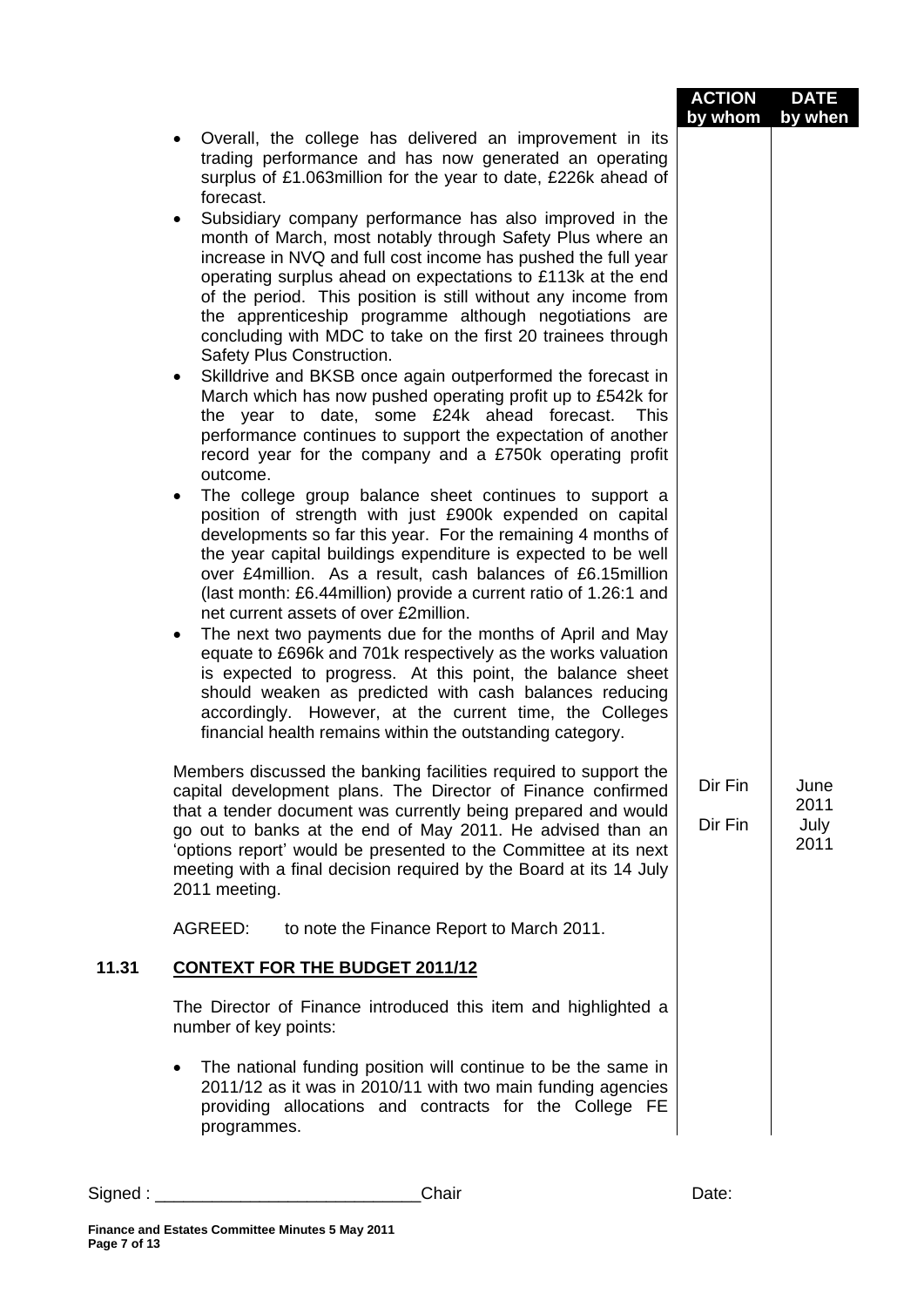| For Young People there will be an increase in the overall<br>spend on teaching and learning of 1.5% between what is<br>planned in 2010/11 and what is expected for delivery in<br>2011/12. Members` attention was drawn to table 9 and the<br>split between the different types of 16-18 educational<br>delivery.<br>For Adult Skills funding, there will be a reduction in actual<br>٠<br>expenditure between the current year and 2011/12 with an<br>indicative forward look at 2012/13 which indicates a further<br>reduction in national spending. Members` attention was<br>drawn to table 10 where significant changes were noted<br>(adult skills -11.5%, Apprenticeships +67.6%).<br>College Position - 16-18:<br>The college's current allocation of £12,361k represented a<br>significant reduction from the previous financial year following<br>changes to the funding methodology. The outcome for<br>2011/12 has been both positive and negative with an overall<br>funding allocation of £12,780k. Whilst this is positive following<br>growth in learner numbers, the college must maintain this<br>position whilst setting about tackling the underlying issue of<br>reduced entitlement funding. This currently manifests itself<br>through transitional protection of £507k in 2011/12 which will<br>reduce over the course of the next three years. Funding rates<br>will be frozen for 2011/12 with an indication that this is<br>unlikely to change for the foreseeable future which, in effect,<br>presents its own efficiency challenges for delivery of<br>curriculum.<br>College Position - Adult Skills Budget (inc<br>$16 - 18$<br>٠<br>Apprentices):<br>The college has received a final allocation for the Skills Adult<br>Budget of £13,578k which includes a contract allocation for<br>adult apprentices of £4,155k. The residual amount of £9,423k<br>will be available to deliver on site college provision in addition<br>to workplace NVQ qualifications (formerly Train to Gain<br>activity).<br>For apprenticeship delivery, contract values for next year will<br>largely be determined by the current year out turns and<br>however impressive the increase in contract for adult<br>apprenticeship delivery might appear, without delivery in<br>2010/11 the amounts would be unlikely to be attainable.<br>Funding rates will be reduced by 4.3% across all adult funded<br>activity in 2011/12 which will mean increased volumes to<br>achieve the same financial income. In addition to this, learner<br>eligibility has been tightened to reflect the Government's need<br>to support learners in receipt of active benefits (JSA/ESA)<br>which, without doubt, will impact on the college's ability to<br>generate sufficient funding to meet its allocation with the<br>same or similar cohort. |  | <b>ACTION</b> | <b>DATE</b> |
|-------------------------------------------------------------------------------------------------------------------------------------------------------------------------------------------------------------------------------------------------------------------------------------------------------------------------------------------------------------------------------------------------------------------------------------------------------------------------------------------------------------------------------------------------------------------------------------------------------------------------------------------------------------------------------------------------------------------------------------------------------------------------------------------------------------------------------------------------------------------------------------------------------------------------------------------------------------------------------------------------------------------------------------------------------------------------------------------------------------------------------------------------------------------------------------------------------------------------------------------------------------------------------------------------------------------------------------------------------------------------------------------------------------------------------------------------------------------------------------------------------------------------------------------------------------------------------------------------------------------------------------------------------------------------------------------------------------------------------------------------------------------------------------------------------------------------------------------------------------------------------------------------------------------------------------------------------------------------------------------------------------------------------------------------------------------------------------------------------------------------------------------------------------------------------------------------------------------------------------------------------------------------------------------------------------------------------------------------------------------------------------------------------------------------------------------------------------------------------------------------------------------------------------------------------------------------------------------------------------------------------------------------------------------------------------------------------------------------------------------------------------------------------------------------------------------------------------------------|--|---------------|-------------|
|                                                                                                                                                                                                                                                                                                                                                                                                                                                                                                                                                                                                                                                                                                                                                                                                                                                                                                                                                                                                                                                                                                                                                                                                                                                                                                                                                                                                                                                                                                                                                                                                                                                                                                                                                                                                                                                                                                                                                                                                                                                                                                                                                                                                                                                                                                                                                                                                                                                                                                                                                                                                                                                                                                                                                                                                                                                 |  | by whom       | by when     |
|                                                                                                                                                                                                                                                                                                                                                                                                                                                                                                                                                                                                                                                                                                                                                                                                                                                                                                                                                                                                                                                                                                                                                                                                                                                                                                                                                                                                                                                                                                                                                                                                                                                                                                                                                                                                                                                                                                                                                                                                                                                                                                                                                                                                                                                                                                                                                                                                                                                                                                                                                                                                                                                                                                                                                                                                                                                 |  |               |             |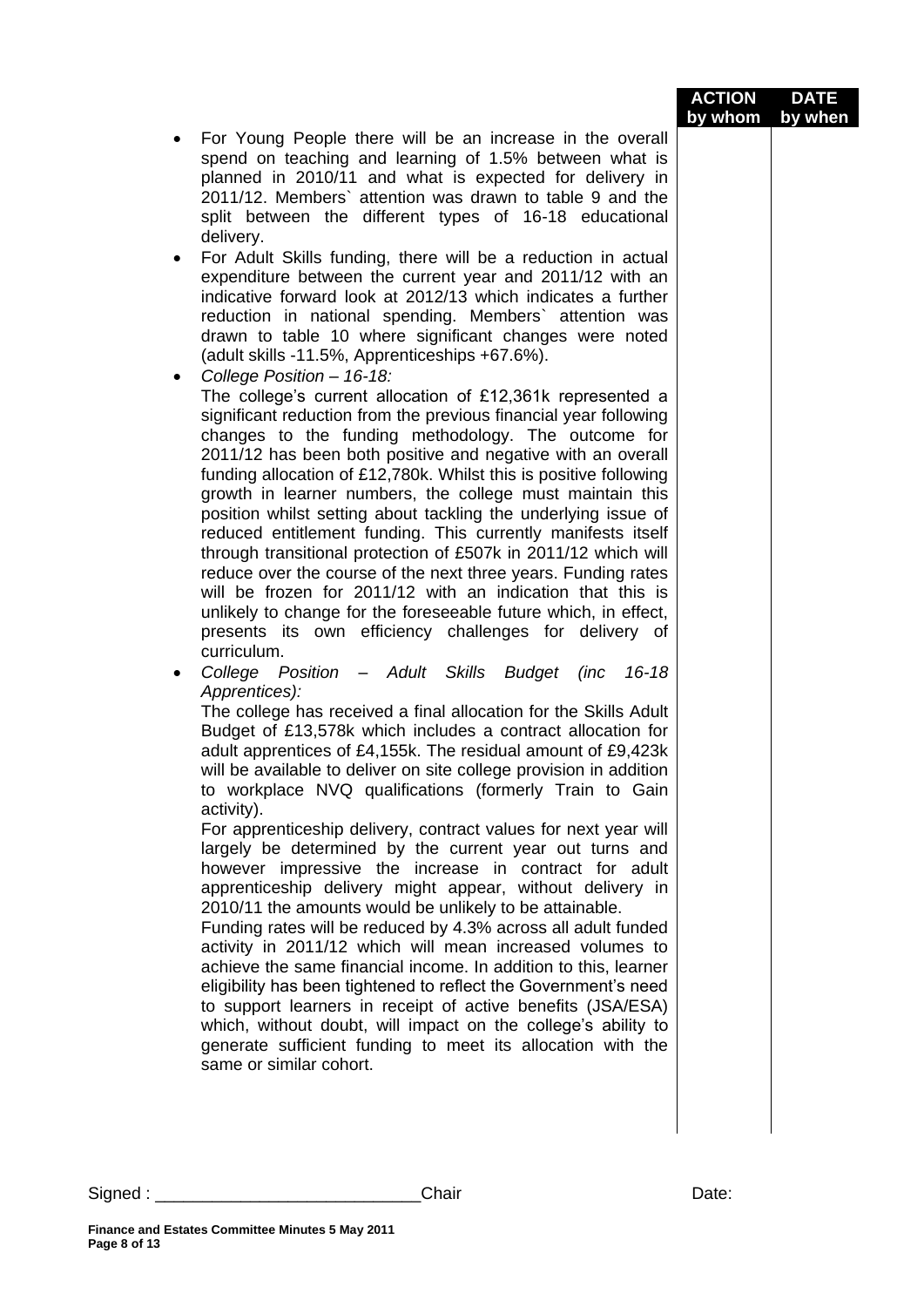|                                                                                                                                                                                                                                                                                                                                                                                                                                                    | <b>ACTION</b><br>by whom | <b>DATE</b><br>by when |
|----------------------------------------------------------------------------------------------------------------------------------------------------------------------------------------------------------------------------------------------------------------------------------------------------------------------------------------------------------------------------------------------------------------------------------------------------|--------------------------|------------------------|
| An element of single adult skills budget has been identified as<br>contingent on employment outcomes. This amounts to £339k<br>for the College in 2011/12 although details are scarce at this<br>stage.                                                                                                                                                                                                                                            |                          |                        |
| <b>College Tuition Fees:</b><br>$\bullet$<br>The budget will include fee allocation and charge rates in line<br>with the 2011/12 College fee policy approved by the Board.                                                                                                                                                                                                                                                                         |                          |                        |
| <b>Higher Education:</b><br>$\bullet$<br>Funding growth continues to be restricted. The college now<br>has a target to recruit 206 full-time first year undergraduate<br>learners for 2011/12 which must not be exceeded. The cap is<br>accompanied by a reduction in funding of 4.6% which follows<br>an additional reduction to funds during the 2010/11 financial                                                                               |                          |                        |
| year.<br>The funding allocation for the college for 2011/12 will be<br>£2,194k compared to the current years £2300k. This is in line<br>with expectations where the initial modelling impact was to be<br>a 5% reduction into 2011/12.                                                                                                                                                                                                             |                          |                        |
| For 2012/13 the HE programme will be in the realms of full<br>fees, and whilst the college has yet to set its fees for the year,<br>the impact on funding allocations and income can be<br>predicted and modelled through into 2013/14 and beyond.                                                                                                                                                                                                 |                          |                        |
| Pay Costs:<br>$\bullet$<br>The college pay bill has been subject to significant control<br>over the past three years and will need to reduce further. The<br>college is looking at ways of securing efficiencies in response<br>to the funding climate and to ensure that the college is fit for                                                                                                                                                   |                          |                        |
| the future.<br>Non Pay Costs:<br>$\bullet$<br>Continue to be dominated by partner activity. There is an<br>assumed zero inflation.                                                                                                                                                                                                                                                                                                                 |                          |                        |
| Capital Transactions:<br>The accommodation plans have been modelled into the<br>current forecasting on the basis of Board approval for the<br>£24 million full scale scheme over the course of the next two<br>years.                                                                                                                                                                                                                              |                          |                        |
| From September 2011 the sum of £19 milliom has been<br>included in the forecast with the requirement to obtain a<br>£18 million loan over the course of the next 25 years. A 7%<br>cost has been modelled over the long term, but it is hoped<br>that this interest rate can be improved on tender.<br>Capital transactions will be subject to any<br>changes<br>determined by the Board.<br>Capital grants supporting the build programme will be |                          |                        |
| assumed to remain at the current receipted level of £422k<br>although there may be further opportunities in the future.<br>College Financial Objectives - to remain unchanged.                                                                                                                                                                                                                                                                     |                          |                        |
| to note the context for the 2011/12 budget.<br>AGREED:                                                                                                                                                                                                                                                                                                                                                                                             |                          |                        |
|                                                                                                                                                                                                                                                                                                                                                                                                                                                    |                          |                        |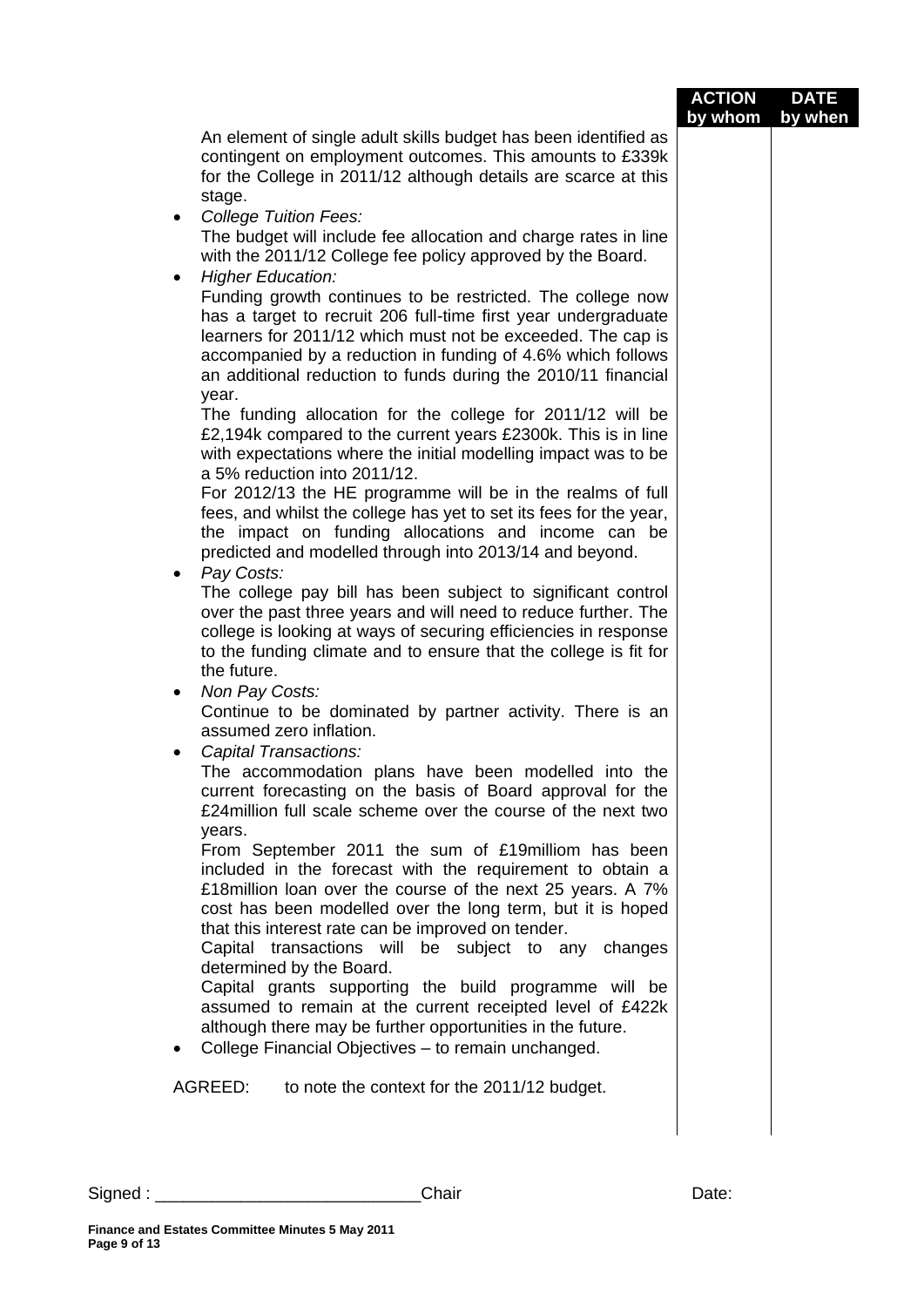**ACTION by whom DATE by when**

#### **11.32 PROPOSALS FOR CHANGE TO ACOUNTING POLICY UNDER FRS15: ACCOUNTING FOR FIXED ASSETS**

The Director of Finance introduced this item and updated members on the work done with KPMG to change the accounting treatment. He drew members` attention to the technical detail set out in his report and the full explanation given for moving away from the current policy. He reminded the committee that there was no clear understanding of why the current policy was introduced and that there were only a handful of the 300+ colleges who treat the valuation of fixed assets in this way. He explained that the purpose of the change is to help to more easily manage future capital development and to make the accounts easier for readers to understand.

Members reviewed the report in detail and were happy to support the proposals made. The estimated revisions required to the college balance sheet set out on page 66 were noted.

#### AGREED:

- a) To note the report.
- b) Subject to formal confirmation from the SFA to proceed, to approve the change to the accounting policy under FRS15 by reversing the election for regular revaluations of the college fixed asset base and reverting back to a non elected position of straight line depreciation on historic cost carrying values with impairment charges made in accordance with the standard and on diminution of economic value.

### **11.33 VAT AND COLLEGE BUILDING – UPDATE ON DELOITTE PROPOSALS**

The Finance Director introduced this item and drew members attention to the advice received from Deloittes. He confirmed that to isolate the college's costs in relation to the building works, it is recommended that the college establish a separate subsidiary company to act as a design and build agent. He explained that the separate company is required in order to maximise any ultimate relief of VAT to the whole amount associated with the design, construction and delivery of the buildings themselves and that without this type of structure being in place, any ultimate VAT relief would be limited to construction costs from the main contractor only.

Members reviewed the proposals and noted the practical considerations needed when setting up the company. It was noted that the establishment costs are modest at £600. Members discussed the progress of the litigation and agreed that the establishment of the company was required to place the college in the best position possible should it be the case that the litigation is successful.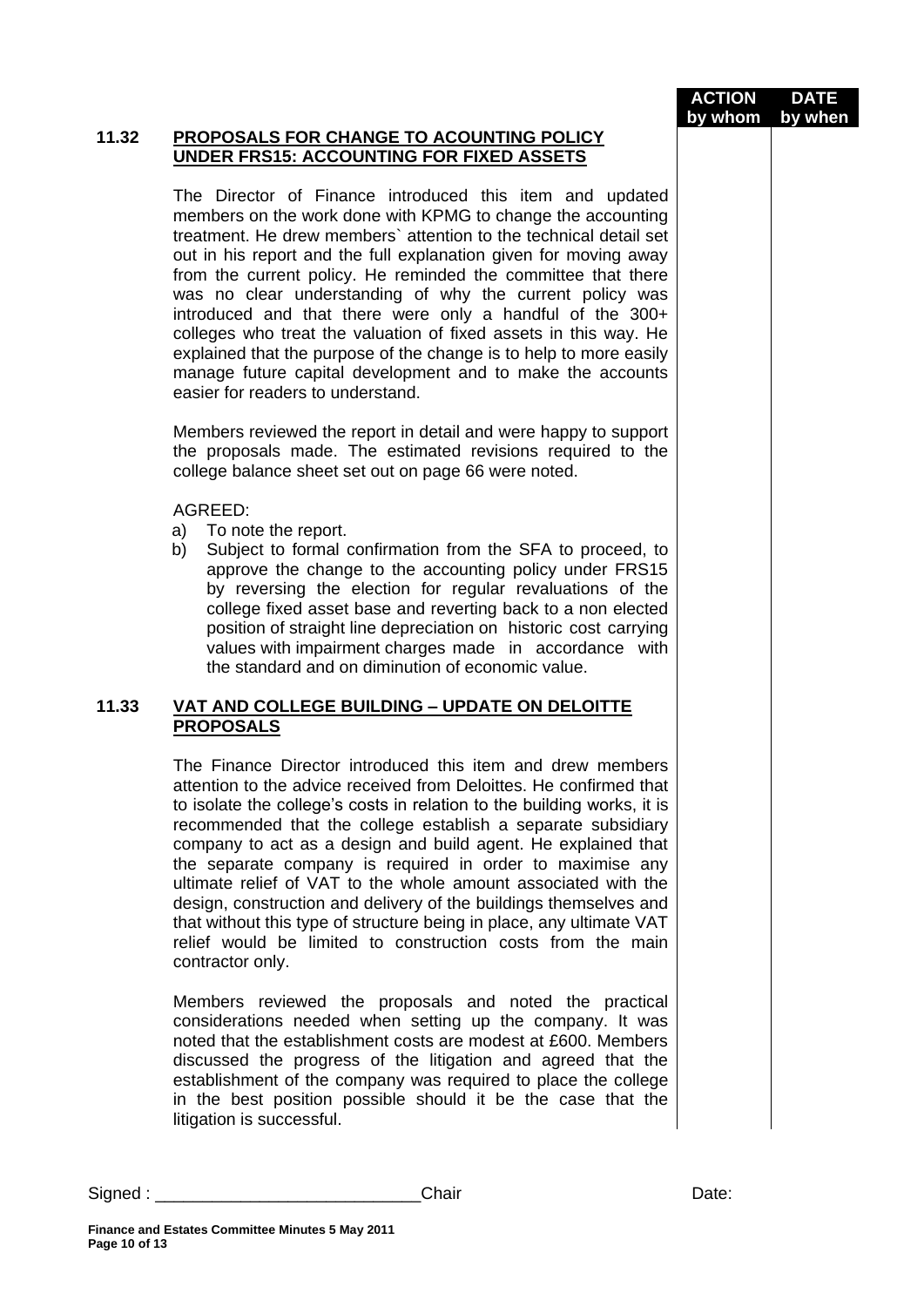|       |                                                                                                                                                                                                                                                                                                                                             | <b>ACTION</b><br>by whom | <b>DATE</b><br>by when |
|-------|---------------------------------------------------------------------------------------------------------------------------------------------------------------------------------------------------------------------------------------------------------------------------------------------------------------------------------------------|--------------------------|------------------------|
|       | AGREED to:                                                                                                                                                                                                                                                                                                                                  |                          |                        |
|       | (i)<br>Note the content of the report.<br>(ii) To approve the establishment of an additional college<br>company to act as a design and build agent for the current<br>building developments.                                                                                                                                                |                          |                        |
| 11.34 | <b>COLLEGE FEE POLICY 2011/12</b>                                                                                                                                                                                                                                                                                                           |                          |                        |
|       | The Director of Finance introduced this item and reminded<br>members that the proposals made relate to adult courses only.<br>He provided a summary of the background to the proposals and<br>reminded the committee of the current fee position. It was<br>acknowledged that HE fees form the dominant element of<br>revenue in this area. |                          |                        |
|       | Members were reminded that the National stated aim is to move<br>towards a 50/50 model and that whilst not an absolute target it is<br>a clear 'direction of travel' and it would be a high risk strategy to<br>ignore.                                                                                                                     |                          |                        |
|       | The following key points were noted:                                                                                                                                                                                                                                                                                                        |                          |                        |
|       | The college will continue to move towards the assumed fee<br>$\bullet$<br>for all programmes in a managed way during 2011/12,<br>continuing the policy initiated in 2010/11 but by applying a<br>more detailed level in order to set a 'price list' approach to<br>adult tuition fees.                                                      |                          |                        |
|       | The development of the price list will be set out with reference<br>٠<br>to the difference between the current fee charged for a<br>course or programme and the assumed national fee. The<br>following will apply:<br>Where a course or programme fee is within 200% of the<br>(i)<br>assumed national fee level, the current fee will be   |                          |                        |
|       | increased by 5%.<br>Where a course or programme fee is greater than 200%<br>(ii)<br>away from the national fee level then the current fee will<br>be increased by 10%.<br>Where the current fee charged is greater than the<br>(iii)                                                                                                        |                          |                        |
|       | national fee level, the current fee will be increased by<br>5%.                                                                                                                                                                                                                                                                             |                          |                        |
|       | The college will continue to charge 'Market Rate' fees where<br>these are likely to be greater than the assumed national fee.<br>In such cases, the fee will be increased by 5%.                                                                                                                                                            |                          |                        |
|       | Any departure from the fee policy in relation to the charging of<br>fees below the policy levels will need to be supported by<br>market evidence and a full business case to ensure that<br>appropriate information can support any decision.                                                                                               |                          |                        |
|       | The college will increase the charge levied for full time adult<br>programmes from £150 to £250 reflecting the move towards                                                                                                                                                                                                                 |                          |                        |

Signed : \_\_\_\_\_\_\_\_\_\_\_\_\_\_\_\_\_\_\_\_\_\_\_\_\_\_\_\_Chair Date: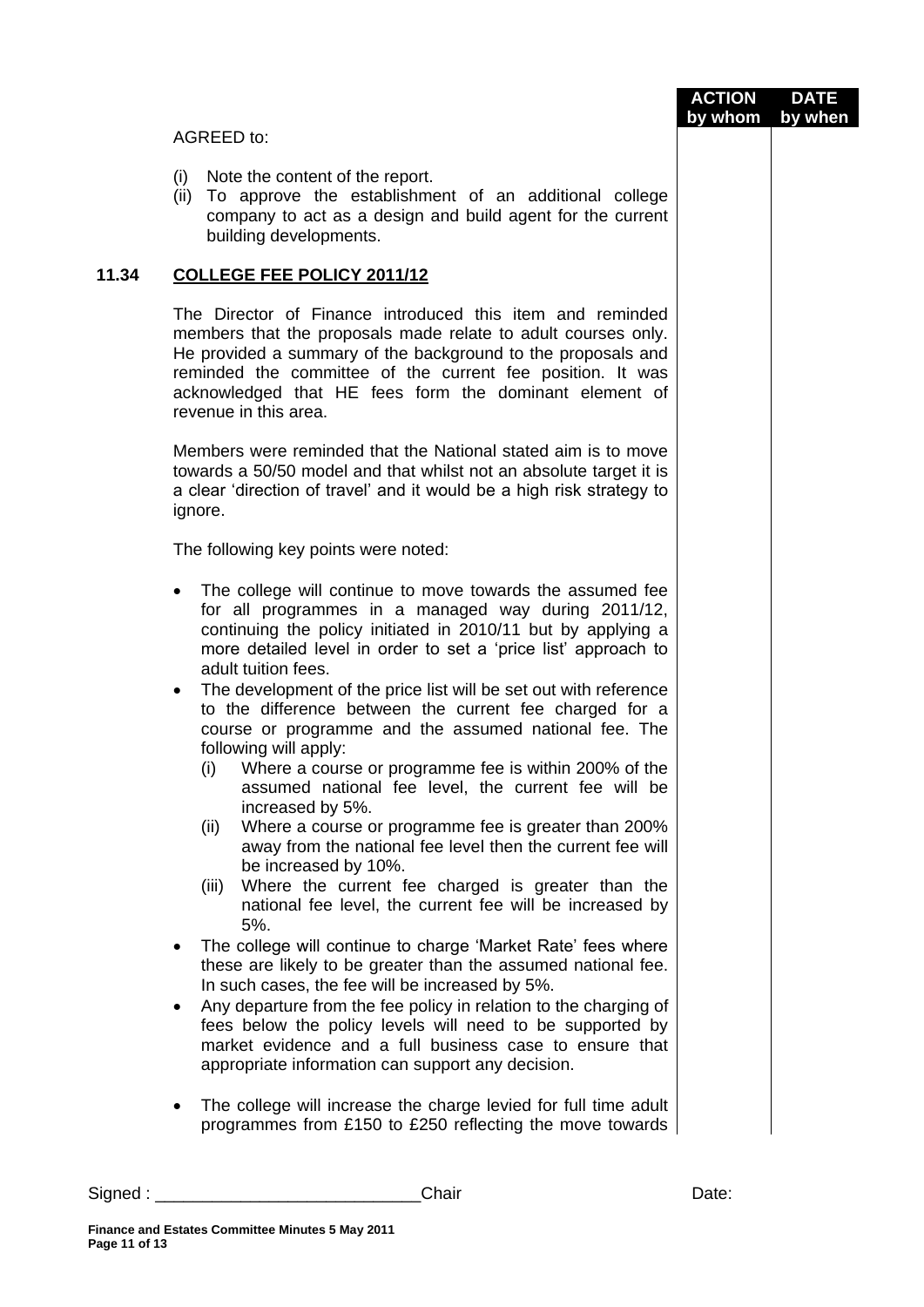|       |                                                                                                                                                                                                                                                                                                                                                                                                                                                                                                                                                                                                                                                                                                                                                                                                                                                                                                                                                  | <b>ACTION</b> | <b>DATE</b> |
|-------|--------------------------------------------------------------------------------------------------------------------------------------------------------------------------------------------------------------------------------------------------------------------------------------------------------------------------------------------------------------------------------------------------------------------------------------------------------------------------------------------------------------------------------------------------------------------------------------------------------------------------------------------------------------------------------------------------------------------------------------------------------------------------------------------------------------------------------------------------------------------------------------------------------------------------------------------------|---------------|-------------|
|       | the national policy assumption but setting an understanding<br>of affordability. It was noted that the national fee assumption<br>is in the region of £1300-1500. Learners within the national<br>remission categories will continue to benefit from non<br>payment of fees in line with national policy.<br>Course fees for the adult apprenticeship programmes will<br>increase from the current £200 to £500 with discretion<br>allowed to the Director of Employer Engagement to waive or<br>reduce this fee on a case by case basis. It was noted that the<br>national fee assumption is in the region of £2000+.<br>In addition to the national fee remission categories the<br>$\bullet$<br>college will set its own devised categories, these were noted<br>at page 73.                                                                                                                                                                  | by whom       | by when     |
|       | Members reviewed the proposals in detail and were happy to<br>support the principals put forward.                                                                                                                                                                                                                                                                                                                                                                                                                                                                                                                                                                                                                                                                                                                                                                                                                                                |               |             |
|       | AGREED to:                                                                                                                                                                                                                                                                                                                                                                                                                                                                                                                                                                                                                                                                                                                                                                                                                                                                                                                                       |               |             |
|       | (i) Note the content of the report.<br>(ii) Recommend that the Board approved the College Fee Policy<br>for the 2011/12 academic year.                                                                                                                                                                                                                                                                                                                                                                                                                                                                                                                                                                                                                                                                                                                                                                                                           |               |             |
| 11.35 | <b>EMPLOYER RESPONSIVE AND 16-18 WBL UPDATE</b>                                                                                                                                                                                                                                                                                                                                                                                                                                                                                                                                                                                                                                                                                                                                                                                                                                                                                                  |               |             |
|       | The Director of Finance presented his regular update. It was<br>noted that the Train to Gain programme continues to show<br>steady progress and that the WBL programmes has seen some<br>good increases.                                                                                                                                                                                                                                                                                                                                                                                                                                                                                                                                                                                                                                                                                                                                         |               |             |
|       | It was noted that:                                                                                                                                                                                                                                                                                                                                                                                                                                                                                                                                                                                                                                                                                                                                                                                                                                                                                                                               |               |             |
|       | The Train to Gain programme has generated £3.4 million of<br>activity up until the end of period 8 (March 2011). This<br>continues a consistent performance with the programme<br>putting on around £500k of income in each of the last 3<br>months. Using a straight line trajectory for this performance,<br>the programme will deliver around £5.4 million for the full year<br>which is in line with the current year forecast.<br>The WBL programme, which slowed in period 7, particularly<br>$\bullet$<br>for 16-18 apprentices, has now delivered another strong<br>month of performance, increasing income from £4.8 million at<br>the end of February to £6.2 million by the end of March 2011.<br>Particularly within the 16-18 programme, income has<br>٠<br>increased in period 8 by £1,003k to reach £4,645k and at a<br>continued rate for the remaining 4 months of the year will be<br>within reach of the £8.5 million target. |               |             |
|       | Adult apprenticeships increased in the period by £377k to<br>£1,527k suggesting that a full year out turn of just over                                                                                                                                                                                                                                                                                                                                                                                                                                                                                                                                                                                                                                                                                                                                                                                                                           |               |             |

Signed : \_\_\_\_\_\_\_\_\_\_\_\_\_\_\_\_\_\_\_\_\_\_\_\_\_\_\_\_Chair Date: